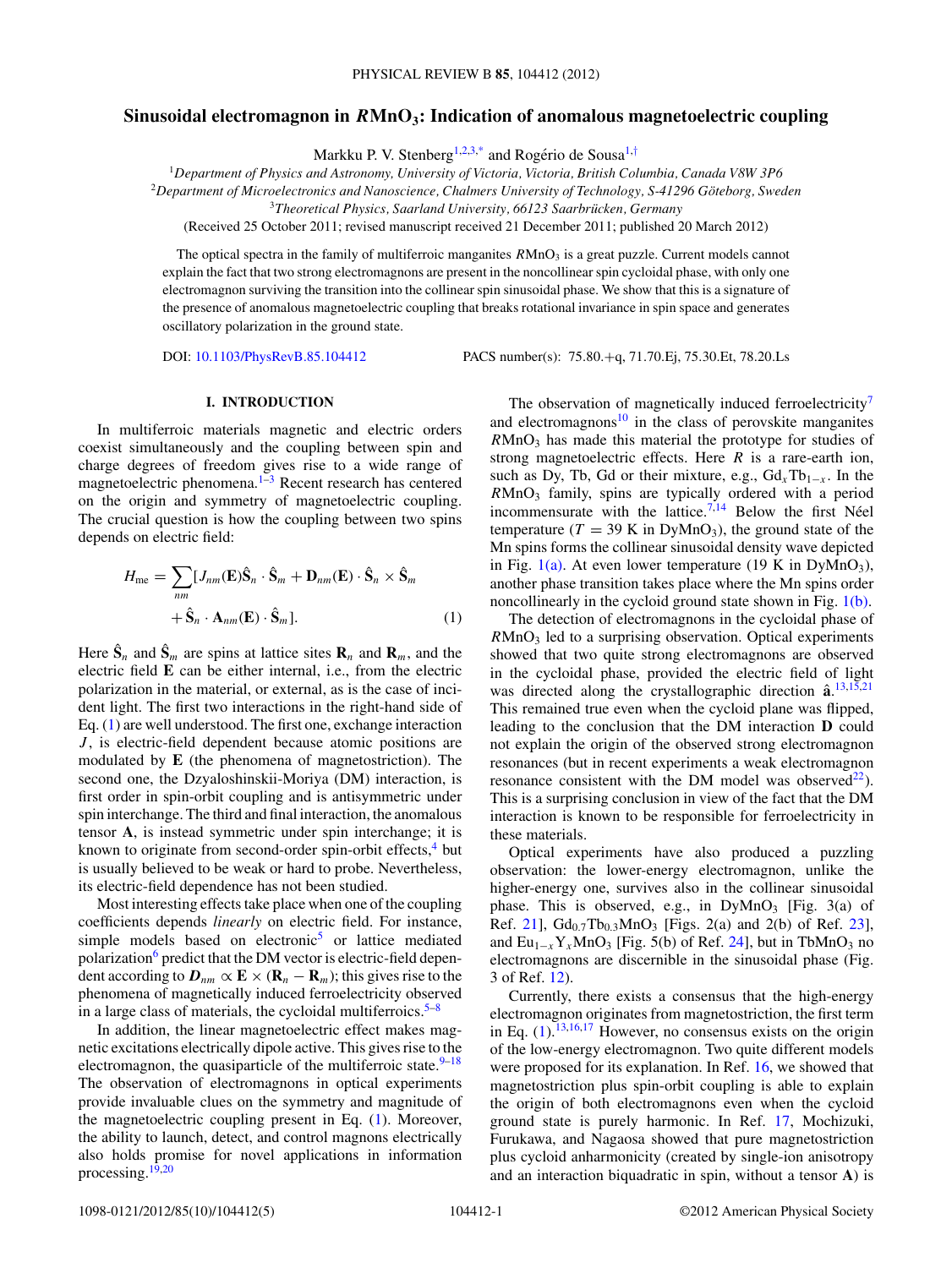<span id="page-1-0"></span>

FIG. 1. (Color online) Schematics of low-temperature phases of  $RMnO<sub>3</sub>$ : (a) collinear sinusoidal phase and (b) noncollinear cycloidal phase.

able to explain the two electromagnons of the cycloid phase, suggesting that anharmonicity plays a vital role (similar results for BiFeO<sub>3</sub> were proposed in Ref.  $25$ ). But neither of the two above-mentioned models is able to explain the optical activity of the low-energy electromagnon in the sinusoidal phase.

### **II. MODEL FOR** *R***MnO3**

Here we present a model of electromagnon excitations that can explain the optical experiments in both the sinusoidal and in the cycloidal phases. Our model Hamiltonian consists of spin and phonon couplings,  $H = H_S + H_{ph} + H_{me}^{(1)} + H_{me}^{(2)}$ . Here  $H<sub>S</sub>$  describes exchange interactions and single-ion anisotropies,

$$
H_S = \sum_{n,m} J_{n,m} \hat{\mathbf{S}}_n \cdot \hat{\mathbf{S}}_m + D_a \sum_n (\hat{\mathbf{S}}_n \cdot \hat{\mathbf{a}})^2 - D_b \sum_n (\hat{\mathbf{S}}_n \cdot \hat{\mathbf{b}})^2.
$$
\n(2)

We assume  $D_a > 0$  and  $D_b > 0$ , favoring alignment along the **b** direction. The spins are coupled by exchange interactions *Jn,m*, with nearest-neighbor interactions in the *ab* plane denoted by  $J_0$ , next-nearest-neighbor interaction along **b** denoted by  $J_{2b}$ , and interaction along the  $\hat{c}$  direction denoted by  $J_c$ . The interaction  $J_0 < 0$  is ferromagnetic, while  $J_{2b} > 0$ and  $J_c > 0$  are both antiferromagnetic.

At sufficiently low temperatures, provided that the stability condition  $J_{2b}$  >  $-J_0/2$  is satisfied, the competition between the nearest-neighbor ferromagnetic exchange and the antiferromagnetic next-nearest-neighbor exchange favors incommensurate spin ordering. Between the first and second Néel temperatures the spins order in a sinusoidal density wave,

$$
S_0(\mathbf{R}, T) = \pm S(T) \cos(\mathbf{Q} \cdot \mathbf{R} + \phi) \hat{\mathbf{b}},
$$
 (3)

with  $S(T)$  a temperature-dependent amplitude [see Eq.  $(3.14)$ ] in Ref. [26](#page-4-0) for its dependence on model parameters]. The magnitude of the sinusoidal wave vector  $Q$  is given by  $cos(Qb/2) = -J_0/(2J_{2b})$ . The upper sign in Eq. (3) corresponds to *ab* layer spins with the integer *c* coordinate, while the lower sign applies to spins in the neighboring *ab* layers a distance *c/*2 above and below them.

Our phonon Hamiltonian is

$$
H_{\rm ph} = \frac{1}{2} m^* \sum_{n} (\dot{x}_n^2 + \omega_0^2 x_n^2) - e^* \sum_{n} x_n \cdot E, \qquad (4)
$$

where  $\omega_0$  is the (bare) phonon frequency,  $m^*$  is the effective mass,  $x_n$  is the relative displacement between anions and cations in the *n*th unit cell,  $e^*$  is the Born charge, and  $E$  is the electric field of light.

We divide the linear magnetoelectric couplings in our model into two separate terms,  $H_{\text{me}}^{(1)}$  and  $H_{\text{me}}^{(2)}$ . The first interaction,

$$
H_{\text{me}}^{(1)} = e^* \sum_{n} x_n^a \left[ g_c \left( \hat{S}_{1,n}^c - \hat{S}_{1,n+b}^c \right) \left( \hat{S}_{2,n}^c + \hat{S}_{2,n+a}^c \right) \right. \\ \left. + g_b \left( \hat{S}_{1,n}^b - \hat{S}_{1,n+b}^b \right) \left( \hat{S}_{2,n}^b + \hat{S}_{2,n+a}^b \right) \right. \\ \left. + (1 \to 3, 2 \to 4) \right], \tag{5}
$$

does not give rise to electromagnons in a collinear ground state, but is necessary to explain the origin of the low-frequency electromagnon in the cycloidal phase.<sup>16</sup> The second interaction is instead given by

$$
H_{\text{me}}^{(2)} = e^* \sum_{n} x_n^a \{ [g_{bc} (\hat{S}_{1,n}^b - \hat{S}_{1,n+b}^b) (\hat{S}_{2,n}^c + \hat{S}_{2,n+a}^c) + g_{ab} (\hat{S}_{1,n}^a - \hat{S}_{1,n+b}^a) (\hat{S}_{2,n}^b + \hat{S}_{2,n+a}^b) + (1 \leftrightarrow 2) \} + (1 \rightarrow 3,2 \rightarrow 4) \}, \tag{6}
$$

where *gab* and *gbc* are coupling constants that can be obtained by microscopic calculation (e.g., using density functional theory). Like Eq.  $(5)$ , this spin-symmetric interaction is also invariant under the *P bnm* space-group operations of *R*MnO<sub>3</sub>, and is therefore consistent with lattice symmetry. Both interactions represent anomalous magnetoelectric coupling, with particular forms of the anomalous tensor *A* [Eq. [\(1\)](#page-0-0)]. A generalization of Moriya's theory<sup>4</sup> to allow for magnetostriction effects shows that such interactions can originate from cross-coupling between spin-orbit and magnetostriction effects. However, a full microscopic theory is still needed to confirm this expectation.

#### **III. ELECTROMAGNON SPECTRA**

We adopt the molecular field approximation and expand the Hamiltonian *H* by keeping only terms quadratic in the fluctuation operators, e.g.,  $\delta \hat{S}_c^2$ ,  $\delta \hat{S}_a \delta P_a$ ,  $\delta P_a^2$ , etc. We parametrize the spin excitations  $\delta \hat{S} = \hat{S} - S_0$  by  $\delta \hat{S}_{i,n} = \hat{s}_{i,n}^a \hat{a} \pm \hat{s}_{i,n}^c \hat{c}$ , and compute the equations of motion using the canonical commutation relations,  $[\hat{s}_{j,n}^c, \hat{s}_{k,m}^a] = i\delta_{jk}\delta_{nm}\hat{\check{S}}_k^b$ . In addition, we also adopted the random phase approximation (RPA), i.e., we made the substitution  $\hat{S}_k^{\hat{b}} \to \langle \hat{S}_k^{\hat{b}} \rangle = S_0(R_k, T) \cdot \hat{b}$  in the commutator above. Such an approximation is expected to hold when the fluctuation effects are not too large (i.e., we are sufficiently far from the Néel temperature).

After some manipulation the coupled equations of motion for spins and polarization are given by

$$
\left(\omega^2 - \Omega_{C,q}^2\right) \left(s_{1q}^\alpha + s_{2q}^\alpha + s_{3q}^\alpha + s_{4q}^\alpha\right) = \Omega_{C,q} \Gamma_q, \qquad (7a)
$$

$$
(\omega^2 - \Omega_{C,q+k_0}^2)(s_{1q}^\alpha - s_{2q}^\alpha + s_{3q}^\alpha - s_{4q}^\alpha) = \Omega_{C,q+k_0} \Gamma_{q+k_0},
$$
\n(7b)

$$
(\omega^2 - \Omega_{EC,q}^2)(s_{1q}^\alpha + s_{2q}^\alpha - s_{3q}^\alpha - s_{4q}^\alpha) = 0, \tag{7c}
$$

$$
\left(\omega^2 - \Omega_{EC,q+k_0}^2\right) \left(s_{1q}^\alpha - s_{2q}^\alpha - s_{3q}^\alpha + s_{4q}^\alpha\right) = 0,\tag{7d}
$$

where  $\alpha = a, c$ . Here  $s_{iq}^{\alpha}$  is the momentum representation of the spin fluctuation  $s_{in}^{\alpha}$ . Equations (7a) and (7b) are related by a shift in momentum space,  $q \leftrightarrow q + k_0$ , where  $k_0 = 2\pi/b$ is the Brillouin zone edge for magnons. Such a relationship corresponds to the fact that "antiphase'fluctuations of neighboring spins with wave vector *q* are equivalent to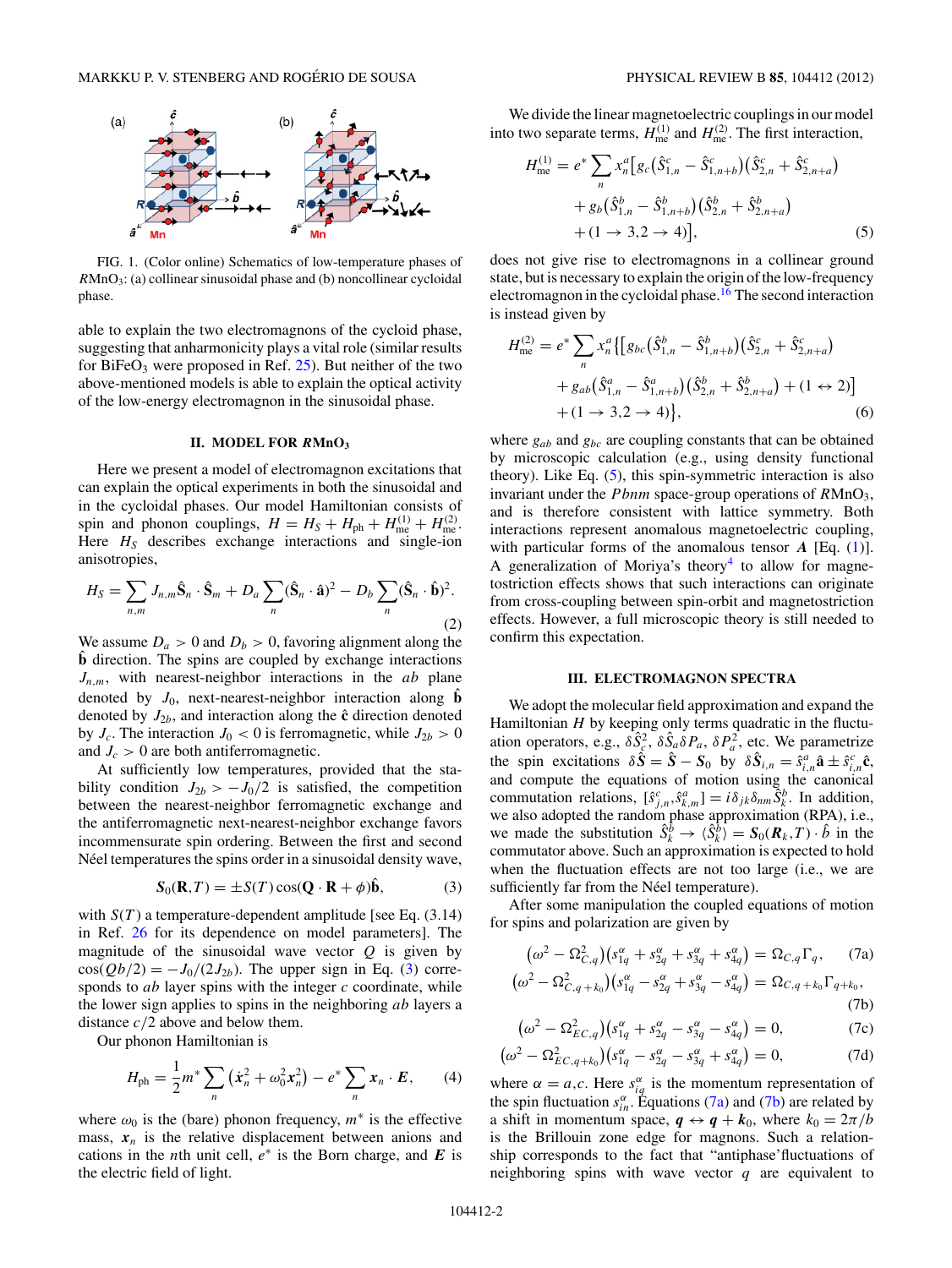<span id="page-2-0"></span>

FIG. 2. (Color online) Typical dispersion curves for magnon wave vector **q** along  $\hat{\mathbf{b}}$  in the sinusoidal phase: cyclon (black solid) and extra cyclon (red dashed). In the sinusoidal state, only the low-energy electromagnon (filled circle) is activated, through  $H_{\text{me}}^{(2)}$  [Eq. [\(6\)](#page-1-0)]. In the cycloidal state,  $H_{\text{me}}^{(1)}$  [Eq. [\(5\)](#page-1-0)] activates also the zone-edge electromagnon (hollow square).

"in-phase'fluctuations at  $q + 2\pi/b$ . They describe a mode here referred to as a cyclon, with dispersion  $\Omega_{C,q}$ . Similarly, Eqs. [\(7c\)](#page-1-0) and [\(7d\)](#page-1-0) share the same momentum shift relationship, but describe a different mode referred to as an extra cyclon. The cyclon and extra-cyclon dispersions are shown in Fig. 2. We note that the cyclon has a gap proportional to  $D<sub>b</sub>$ , while the extra cyclon has a gap proportional to  $(2J_c + D_b)$ .

Equations [\(7a\)](#page-1-0) and [\(7b\)](#page-1-0) show that  $H_{\text{me}}^{(2)}$  couples only a single electromagnon, the cyclon at  $q = k_0 - 2Q$ , to the polar phonon. This takes place through dynamic magnetoelectric coupling  $\Omega_{C,q}\Gamma_q$  with

$$
\Gamma_q = \Gamma_q^{ab} - \Gamma_q^{bc}, \quad \Gamma_q^{bc} = \Gamma_q^{ab}(g_{ab} \to g_{bc}), \tag{8}
$$

$$
\Gamma_q^{ab} = \frac{g_{ab} S(T)^2 v_0 \sin\left(\frac{Qb}{2}\right) \delta P_0^a}{\hbar} \left[ e^{-2i\phi} \delta_{q-k_0+2Q} \right.\n\left. - e^{2i\phi} \delta_{q-k_0-2Q} + e^{-2i\phi} \delta_{q+k_0+2Q} - e^{2i\phi} \delta_{q+k_0-2Q} \right].
$$
\n(9)

Optical experiments such as transmissivity or reflectivity probe the frequency dependence of the dielectric function  $\epsilon(\omega)$ . After a linear response calculation we obtain

$$
\varepsilon(\omega) = \frac{\mathcal{S}_{\text{em}}}{\Omega_{C,k_0-2Q}^2 - \Delta^2 - \omega^2} + \frac{\mathcal{S}_{\text{ph}}}{\omega_0^2 + \Delta^2 - \omega^2} + \varepsilon_{\infty}.
$$
 (10)

Hence  $\epsilon(\omega)$  can be written as two Lorentzians, with poles at downshifted magnon and upshifted phonon frequencies. The pole at the magnon frequency shows that the cyclon at  $q =$  $k_0 - 2Q$  is actually an electromagnon, with spectral weight given by

$$
S_{\rm em} = \frac{4\pi \,\chi_0 \omega_0^2 \Delta^2}{\omega_0^2 - \Omega_{C,k_0-2Q}^2}.
$$
 (11)

Here  $\chi_0 = e^{*2} / (m^* v_0 \omega_0^2)$  is the zero-frequency susceptibility, with  $v_0$  the unit-cell volume. The frequency shift  $\Delta$  is calculated to be

$$
\Delta^2 \approx \frac{S(T)^2 e^{*2} (g_{bc} - g_{ab})^2 \tan^2\left(\frac{Qb}{2}\right) \Omega_{C,k_0 - 2Q}^2}{2m^*(\omega_0^2 - \Omega_{C,k_0 - 2Q}^2) \left[\sin^4\left(\frac{Qb}{2}\right) + \cos^4\left(\frac{Qb}{2}\right)\right] J_{2b}},\tag{12}
$$

apart from smaller terms of order  $(g_{ab} - g_{bc})g_{ab}$ . Since the magnitude of the frequency shift  $\Delta$  is the same for the magnon and the phonon, we confirm the oscillator strength sum rule  $\mathcal{S}_{em} + \mathcal{S}_{ph} = 4\pi \chi_0 \omega_0^2.$ 

# **IV. ADDITIONAL CONSEQUENCE OF ANOMALOUS MAGNETOELECTRIC INTERACTION: INCOMMENSURATE OSCILLATORY POLARIZATION**

In addition to the sinusoidal electromagnon, the couplings described by Eqs. [\(5\)](#page-1-0) and [\(6\)](#page-1-0) have an important observational consequence: they lead to an incommensurate oscillatory polarization (IOP) with wave vector 2*Q*. [16](#page-3-0) Minimizing Eqs. [\(4\)](#page-1-0)– [\(6\)](#page-1-0) with respect to the polar phonon displacement  $\mathbf{x}_n$  and plugging in the cycloidal spin order, we get

$$
\frac{e^* \mathbf{x}_n}{v_0} = 4 \chi_0 S^2 \sin\left(\frac{Qb}{2}\right) \{ (g_b - g_c) \sin\left[Qb(2n+1)\right] - g_{bc} \cos\left[Qb(2n+1)\right] + g_{bc} \} \hat{\mathbf{a}}.
$$
 (13)

Note how *gbc* generates a combination of static and oscillatory polarization along the  $\hat{a}$  direction.

When the system goes into the sinusoidal phase, this polarization changes discontinuously to

$$
\frac{e^* \mathbf{x}_n}{v_0} = 4 \chi_0 S(T)^2 \sin\left(\frac{Qb}{2}\right) g_b \sin\left[(2n+1)Qb\right] \hat{\mathbf{a}}.\tag{14}
$$

Such an oscillatory polarization can be detected by x-ray scattering. Indeed, Kimura *et al.* detected an oxygen oscillation with wave vector 2*Q* in both the cycloidal and sinusoidal phases [see blue dots in Fig. 1(c) of Ref. [7\]](#page-3-0). Just like our prediction, the x-ray intensity in Ref. [7](#page-3-0) showed an apparent discontinuity in oxygen displacements in the transition from cycloidal to sinusoidal phase.

Table I shows how a combination of optical and x-ray scattering experiments are capable of measuring the magnetoelectric coupling constants individually, and even cross-check some of them. For instance, for  $DyMnO<sub>3</sub>$ , we obtain from the measured electromagnon spectral weights $^{21}$  $^{21}$  $^{21}$  and x-ray diffraction intensities $27$  in the sinusoidal and cycloidal phases the values of  $g_b \sim 170 \text{ erg/(cm} \text{ esu)}$ ,  $g_c \sim -40 \text{ erg/(cm} \text{ esu)}$ , and

TABLE I. This table relates our predictions for optical and x-ray experiments to the anomalous magnetoelectric coupling parameters  $g_{\alpha}$  and  $g_{\alpha\beta}$  introduced in this paper ( $\alpha, \beta = a, b, c$  are crystallographic directions). The first column refers to measurements of electromagnon spectral weight using far-IR optical experiments, and the second column refers to the measurement of magnetically induced lattice distortions using x-ray spectroscopy. Each experiment has different magnetoelectric signatures, depending on whether the ground state is cycloidal or sinusoidal. All parameters can be measured individually and, in addition, parameters *gb* and *gc* can be cross-checked.

|            | Electromagnons (far-IR) | Atomic disp. (x-ray) |
|------------|-------------------------|----------------------|
| Cycloidal  | $(g_b - g_c)^2$         | $(g_b - g_c)$        |
|            | $(g_b + g_c)^2$         | $g_{bc}$             |
| Sinusoidal | $(g_{bc} - g_{ab})^2$   | $g_h$                |
|            |                         |                      |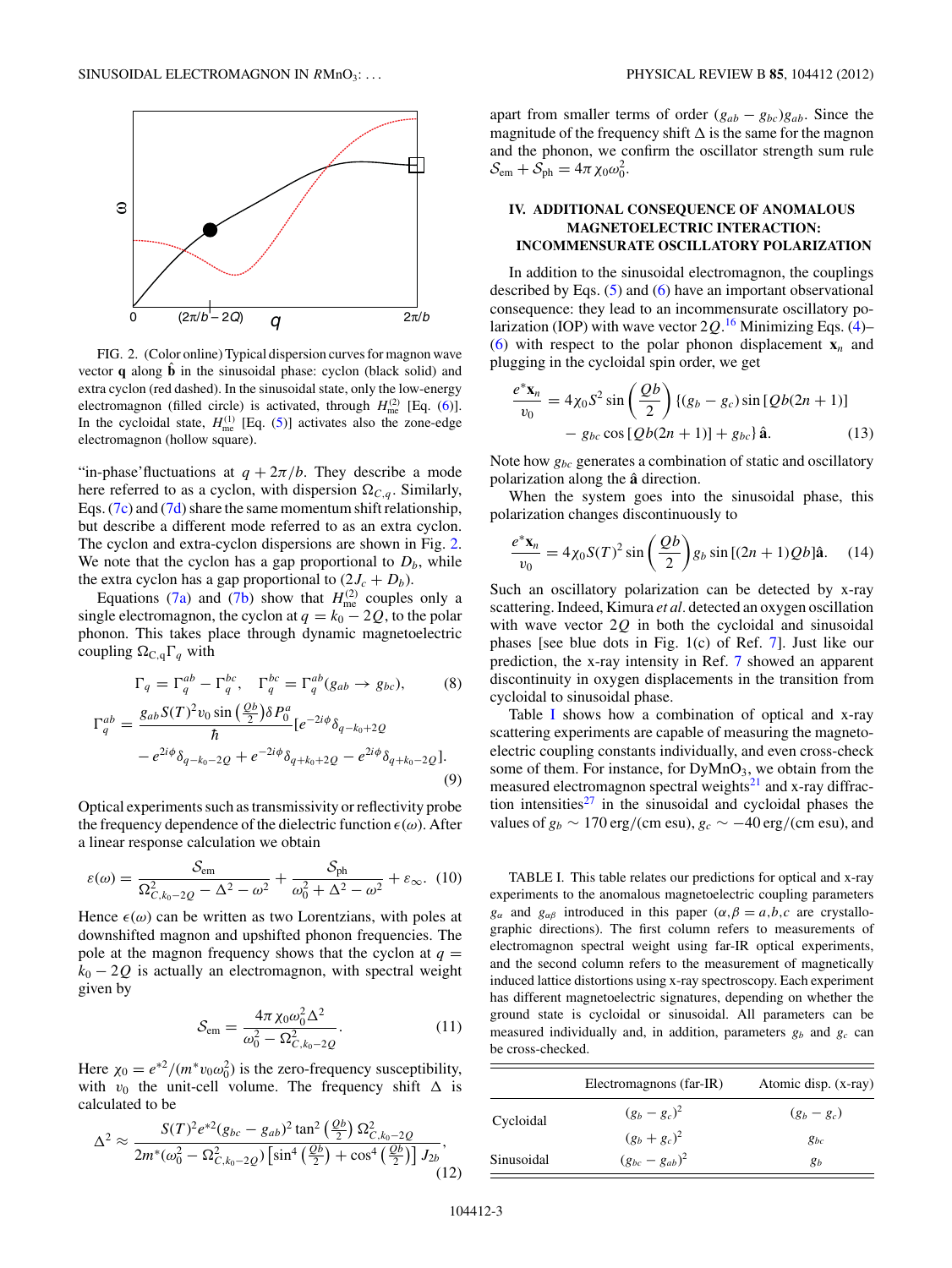<span id="page-3-0"></span> $g_{ab} \sim 100 \text{ erg/(cm} \text{ esu)} \gg g_{bc}$ . In TbMnO<sub>3</sub>, the sinusoidal electromagnon could not be observed experimentally.<sup>12</sup> Since the specific magnetoelectric properties of  $R M nO<sub>3</sub>$  vary with ion *R*, we think that a likely explanation is that  $g_{ab}, g_{bc} \ll$  $g_b, g_c$ , i.e.,  $H_{\text{me}}^{(2)}$  is much weaker than  $H_{\text{me}}^{(1)}$  in TbMnO<sub>3</sub>.

# **V. DISCUSSION AND CONCLUSION**

We now consider the justification of our model and other possibilities for the activation of the electromagnon in the collinear sinusoidal phase. First, we note that the presence of DM interaction in principle also predicts an electromagnon in the collinear sinusoidal state. $28,29$  However, this scenario is ruled out by the experiments where the electromagnon is activated with  $E$  along  $\hat{a}$  only. In addition to the DM interaction, there are no other linear magnetoelectric couplings antisymmetric under the exchange of spins that would be allowed by lattice symmetry.

The anharmonic cycloid model of Mochizuki, Furukawa, and Nagaosa<sup>17</sup> would give rise to no electromagnon activity in the sinusoidal phase. One possibility for the activation of sinusoidal electromagnons in this scenario would be to include additional single-ion anisotropy so that the spins in the ground state are tilted off the  $\hat{b}$  axis.<sup>30</sup> However, in this case, both high- and low-energy electromagnons get activated. We found no scenario where deformation of the sinusoidal ground state activates the low-energy electromagnon without activating the high-energy one. Furthermore, we note that thermal magnetic fluctuations $31$  cannot play a role in the activation of the electromagnons. This can be seen in the experiments, since the resonance spectral weight does not increase at Néel temperatures where magnetic fluctuations are enhanced.

Concerning other possible symmetry-allowed magnetoelectric interactions, we note that the other couplings quadratic in spin do not couple electric field linearly to magnons. More specifically, terms of the form  $x_n^a S_i^a S_j^a$ ,  $x_n^a S_i^c S_j^c$ , and  $x_n^a S_i^a S_j^c$  lead to contributions that are third order in fluctuation operators, and the term  $x_n^a S_i^b S_j^b$  does not couple polarization to magnons. Hence in the collinear sinusoidal state only the couplings linear in  $S^b$  considered in the present work  $[Eq. (6)]$  $[Eq. (6)]$  $[Eq. (6)]$  can be responsible for the electromagnons in collinear sinusoidal state.

Moreover, Sirenko *et al.*<sup>[32](#page-4-0)</sup> have suggested a scenario based on f-level orbital excitations of the rare-earth ion *R*. Ligand field splitting involving f-levels could get admixed with magnons, leading to an excitation quite similar to the electromagnon described in our work. A natural way to discern between these two distinct scenarios is to measure the correlation between x-ray and optical measurements described in Table [I.](#page-2-0) If our electromagnon scenario is correct, the predicted incommensurate oscillatory polarization will appear in the form of atomic displacements with wavevector 2*Q* in the same phases where the electromagnon is observed. In case the f-level scenario is taking place, the x-ray study should reveal instead the onset of f-level orbital ordering.

In conclusion, we showed that anomalous magnetoelectric coupling gives a natural explanation for the origin of electromagnons in both the cycloidal and sinusoidal phases of *RMnO*<sub>3</sub>. It remains an open question to study, e.g., through *ab initio* methods, the microscopic mechanism of anomalous magnetoelectric coupling.

### **ACKNOWLEDGMENT**

We thank N. Kida, A. Pimenov, and A. B. Sushkov for discussions. We acknowledge support from NSERC discovery.

- \* markku.stenberg@iki.fi
- † rdesousa@uvic.ca
- 1W. Eerenstein, N. D. Mathur, and J. F. Scott, [Nature \(London\)](http://dx.doi.org/10.1038/nature05023) **442**, [759 \(2006\).](http://dx.doi.org/10.1038/nature05023)
- 2Y. Tokura, Science **312**[, 1481 \(2006\).](http://dx.doi.org/10.1126/science.1125227)
- 3S.-W. Cheong and M. Mostovoy, Nat. Mater. **6**[, 13 \(2007\).](http://dx.doi.org/10.1038/nmat1804)
- 4T. Moriya, Phys. Rev. **120**[, 91 \(1960\).](http://dx.doi.org/10.1103/PhysRev.120.91)
- 5H. Katsura, N. Nagaosa, and A.V. Balatsky, [Phys. Rev. Lett.](http://dx.doi.org/10.1103/PhysRevLett.95.057205) **95**, [057205 \(2005\).](http://dx.doi.org/10.1103/PhysRevLett.95.057205)
- 6I. A. Sergienko and E. Dagotto, Phys. Rev. B **73**[, 094434 \(2006\).](http://dx.doi.org/10.1103/PhysRevB.73.094434)
- 7T. Kimura, T. Goto, H. Shintani, K. Ishizaka, T. Arima, and Y. Tokura, [Nature \(London\)](http://dx.doi.org/10.1038/nature02018) **426**, 55 (2003).
- 8M. Mostovoy, Phys. Rev. Lett. **96**[, 067601 \(2006\).](http://dx.doi.org/10.1103/PhysRevLett.96.067601)
- 9V. G. Bar'yakhtar and I. E. Chupis, Sov. Phys. Solid State **10**, 2818 (1969).
- 10A. Pimenov, A. A. Mukhin, V. Y. Ivanov, V. D. Travkin, A. M. Balbashov, and A. Loidl, [Nature Phys.](http://dx.doi.org/10.1038/nphys212) **2**, 97 (2006).
- 11H. Katsura, A. V. Balatsky, and N. Nagaosa, [Phys. Rev. Lett.](http://dx.doi.org/10.1103/PhysRevLett.98.027203) **98**, [027203 \(2007\).](http://dx.doi.org/10.1103/PhysRevLett.98.027203)
- 12Y. Takahashi, N. Kida, Y. Yamasaki, J. Fujioka, T. Arima, R. Shimano, S. Miyahara, M. Mochizuki, N. Furukawa, and Y. Tokura, Phys. Rev. Lett. **101**[, 187201 \(2008\).](http://dx.doi.org/10.1103/PhysRevLett.101.187201)
- <sup>13</sup>R. Valdés Aguilar, M. Mostovoy, A. B. Sushkov, C. L. Zhang, Y. J. Choi, S.-W. Cheong, and H. D. Drew, [Phys. Rev. Lett.](http://dx.doi.org/10.1103/PhysRevLett.102.047203) **102**, 047203 [\(2009\).](http://dx.doi.org/10.1103/PhysRevLett.102.047203)
- 14N. Kida *et al.*, [J. Opt. Soc. Am. B](http://dx.doi.org/10.1364/JOSAB.26.000A35) **26**, A35 (2009).
- 15J. S. Lee, N. Kida, S. Miyahara, Y. Takahashi, Y. Yamasaki, R. Shimano, N. Furukawa, and Y. Tokura, [Phys. Rev. B](http://dx.doi.org/10.1103/PhysRevB.79.180403) **79**, [180403\(R\) \(2009\).](http://dx.doi.org/10.1103/PhysRevB.79.180403)
- 16M. P. V. Stenberg and R. de Sousa, [Phys. Rev. B](http://dx.doi.org/10.1103/PhysRevB.80.094419) **80**, 094419 [\(2009\).](http://dx.doi.org/10.1103/PhysRevB.80.094419)
- 17M. Mochizuki, N. Furukawa, and N. Nagaosa, [Phys. Rev. Lett.](http://dx.doi.org/10.1103/PhysRevLett.104.177206) **104**, [177206 \(2010\).](http://dx.doi.org/10.1103/PhysRevLett.104.177206)
- 18P. Rovillain, M. Cazayous, Y. Gallais, M.-A. Measson, A. Sacuto, H. Sakata, and M. Mochizuki, [Phys. Rev. Lett.](http://dx.doi.org/10.1103/PhysRevLett.107.027202) **107**, 027202 [\(2011\).](http://dx.doi.org/10.1103/PhysRevLett.107.027202)
- 19R. de Sousa and J. E. Moore, [Appl. Phys. Lett.](http://dx.doi.org/10.1063/1.2835704) **92**, 022514 [\(2008\).](http://dx.doi.org/10.1063/1.2835704)
- 20P. Rovillain, R. de Sousa, Y. Gallais, A. Sacuto, M. A. Measson, D. Colson, A. Forget, M. Bibes, A. Barthélémy, and M. Cazayous, Nat. Mater. **9**[, 975 \(2010\).](http://dx.doi.org/10.1038/nmat2899)
- 21N. Kida, Y. Ikebe, Y. Takahashi, J. P. He, Y. Kaneko, Y. Yamasaki, R. Shimano, T. Arima, N. Nagaosa, and Y. Tokura, [Phys. Rev. B](http://dx.doi.org/10.1103/PhysRevB.78.104414) **78**[, 104414 \(2008\).](http://dx.doi.org/10.1103/PhysRevB.78.104414)